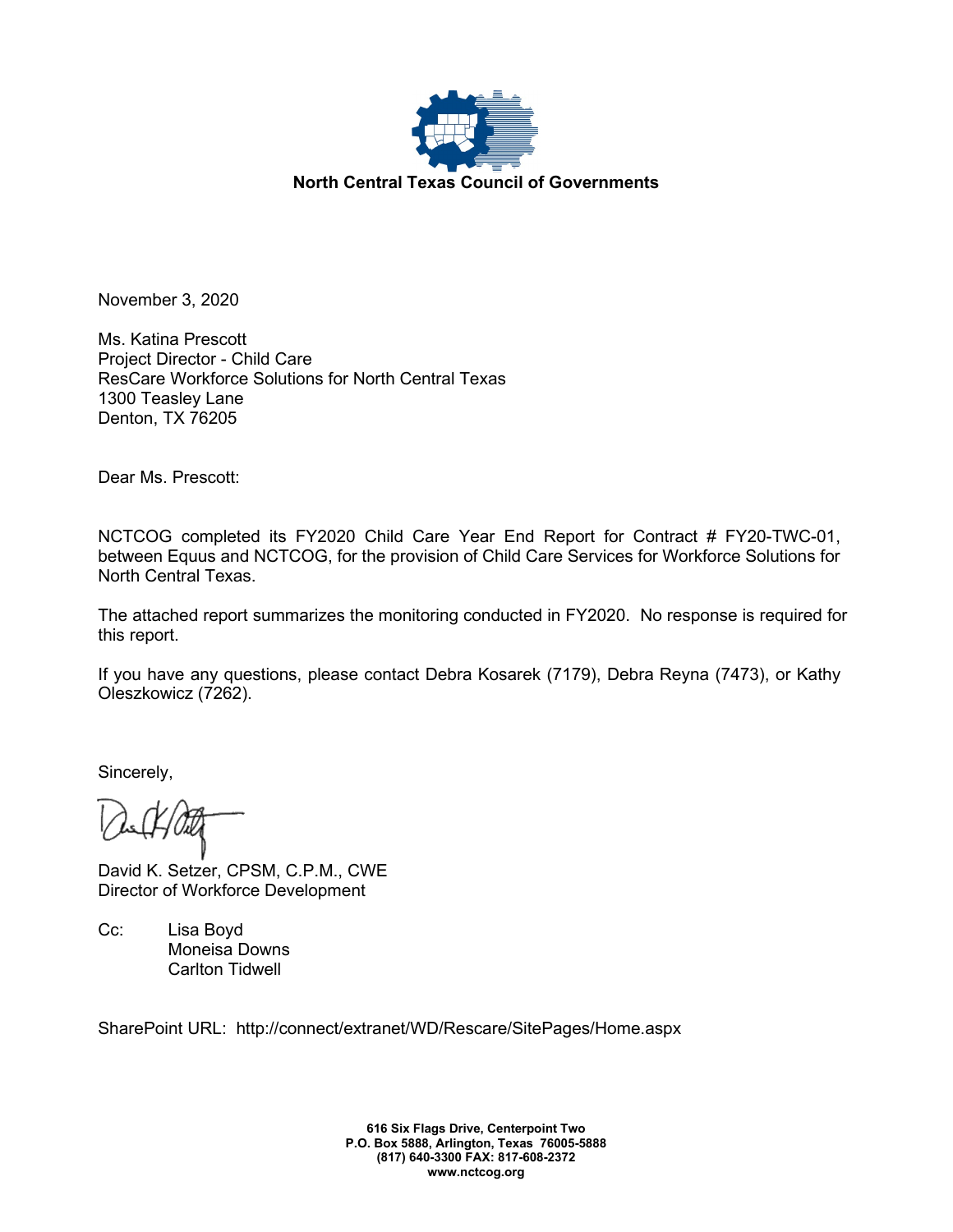

# **FY2020 NCTCOG Child Care Services Year End Report**

For

Equus Workforce Services Contract FY20-TWC-01 November 3, 2020

*Prepared by the*

*Workforce Development Quality Assurance Department* **North Central Texas Council of Governments Workforce Solutions for North Central Texas**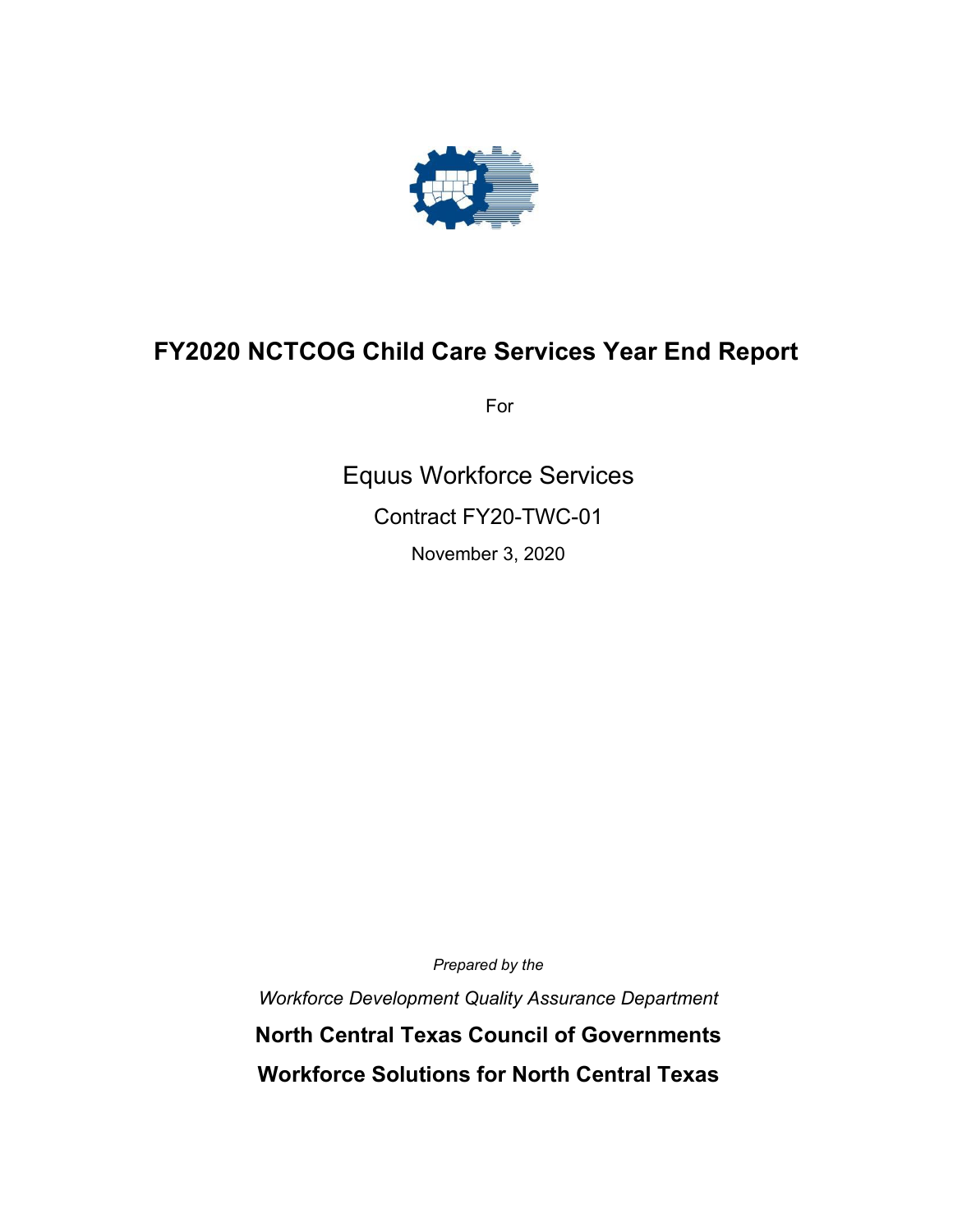# **Table of Contents**

 $\mathbb{R}^n$ 

| <b>Glossary of Acronyms</b>                        | 3         |
|----------------------------------------------------|-----------|
| <b>Background, and Risk</b>                        | 4         |
| <b>Objective, and Scope</b>                        | 5         |
| <b>Methodology, and Overview of Results</b>        | $6 - 10$  |
| Conclusion - Gap Analysis, Findings, and Citations | $11 - 12$ |
| <b>Appendix A Year End Summary</b>                 | 13 - 14   |

┓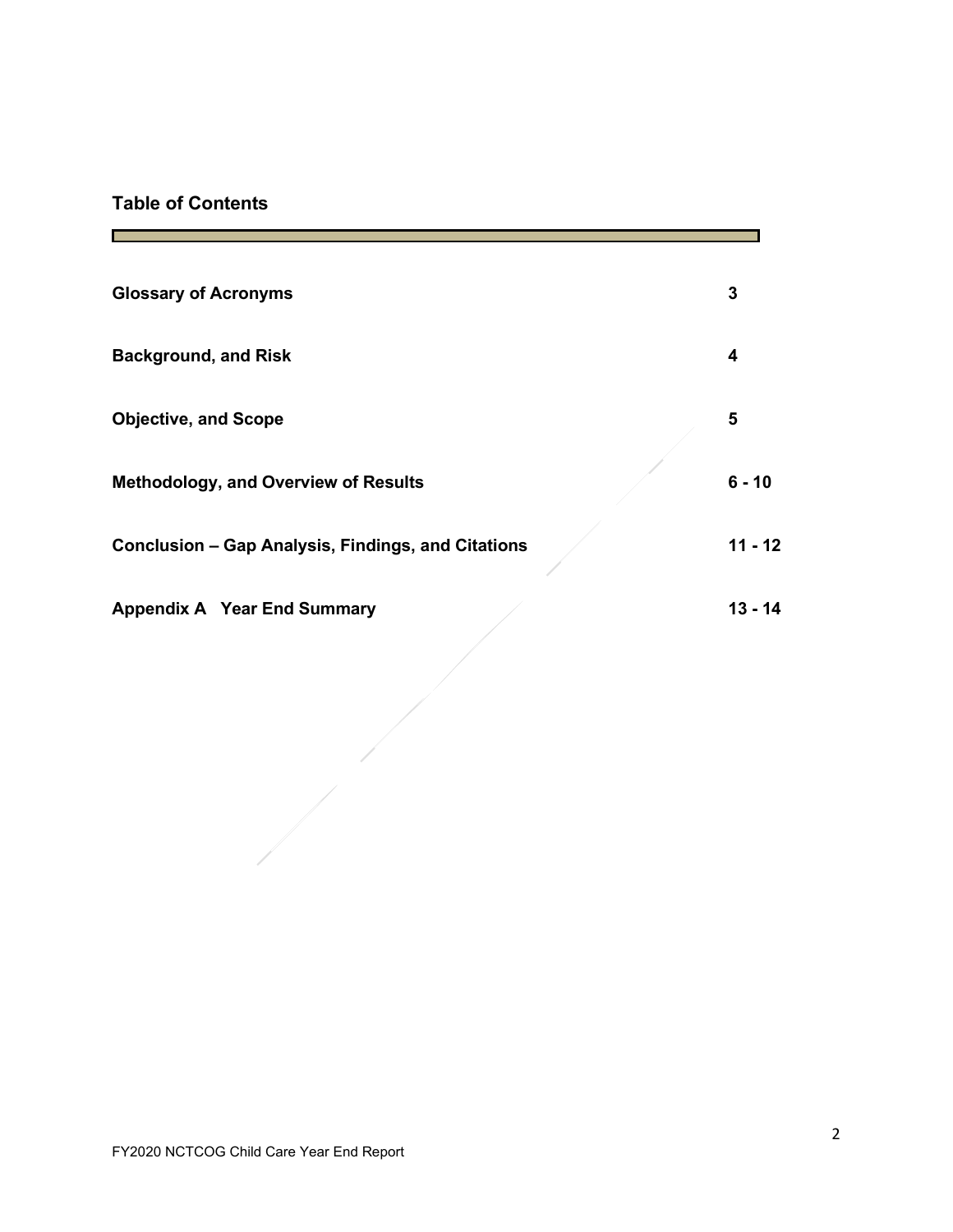# **Glossary of Acronyms**

| <b>CCS</b>     | <b>Child Care Services</b>                                                                                                                            |
|----------------|-------------------------------------------------------------------------------------------------------------------------------------------------------|
| <b>DFPS</b>    | Department of Family and Protective Services                                                                                                          |
| Equus          | Equus Workforce Services (formerly ResCare Workforce Services)                                                                                        |
| <b>ECM</b>     | <b>Enterprise Content Management</b>                                                                                                                  |
| <b>HHSC</b>    | <b>Health and Human Services</b>                                                                                                                      |
| Infomaker      | Tool for querying databases and creating custom reports of data                                                                                       |
| Laserfiche     | ECM software for management and sharing of documents and content<br>as well as to automate document-driven processes to enable a digital<br>workplace |
| МS             | Microsoft                                                                                                                                             |
| <b>NCTCOG</b>  | North Central Texas Council of Governments                                                                                                            |
| <b>NCTWDB</b>  | North Central Texas Workforce Development Board                                                                                                       |
| <b>PIRTS</b>   | <b>Program Integrity Reporting Tracking System</b>                                                                                                    |
| <b>PSOC</b>    | <b>Parent Share of Cost</b>                                                                                                                           |
| R&C            | Risk and Compliance (NCTCOG Fiscal Monitors)                                                                                                          |
| <b>ResCare</b> | ResCare Workforce Services (now Equus)                                                                                                                |
| <b>SMI</b>     | State Median Income                                                                                                                                   |
| <b>TWIST</b>   | The Workforce Information System of Texas                                                                                                             |
| UI             | Unemployment Insurance                                                                                                                                |
| <b>WSNCT</b>   | <b>Workforce Solutions for North Central Texas</b>                                                                                                    |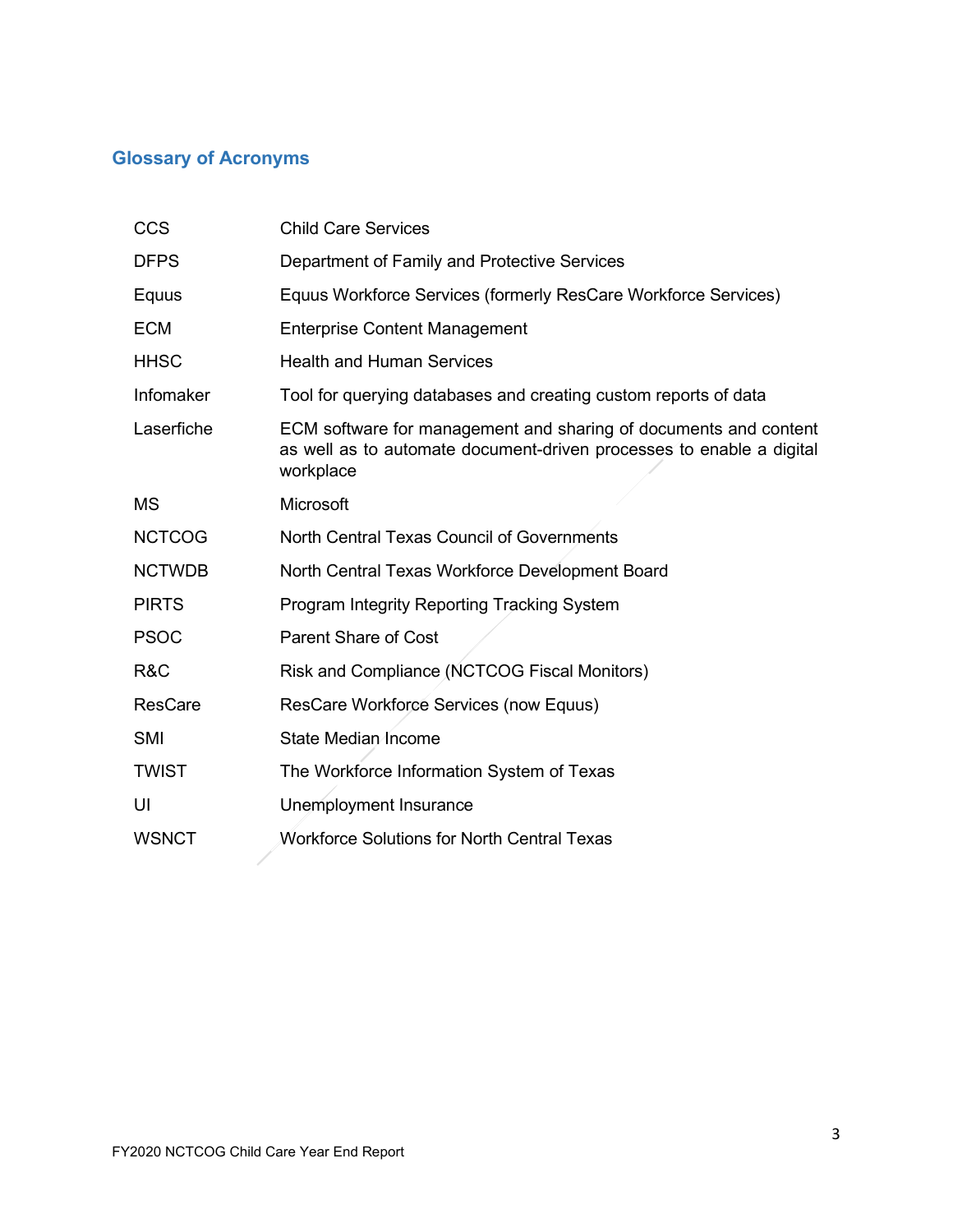# **North Central Texas Council of Governments**

# **Workforce Solutions for North Central Texas FY2020 NCTCOG Child Care Services Year End Report for Equus Workforce Services North Central Texas Child Care Services Contract - # FY20-TWC-01**

# **BACKGROUND**

Following a brief transition period, ResCare Workforce Services, currently known as Equus Workforce Services, became the provider for the delivery of Child Care Services for Workforce Solutions for North Central Texas on October 1, 2015. The fourth one-year extension of the initial contract began on October 1, 2019. NCTCOG conducted a Fiscal and Programmatic pre-award review prior to this extension. During this fiscal year, ResCare Workforce Services changed its name to Equus Workforce Services.

# **RISK**

The NCTCOG risk assessment continues to identify the highest areas of risk for Child Care Services as:

- Data Integrity,
- Data Security, and
- Customer Service.

These risks took on added significance starting October 1, 2016 due to the implementation of new Federal legislation and the new Texas Administrative Code Rules governing Child Care Services. As a result of the new legislation, any improper payment due to staff error in calculating eligibility or parent share of cost has a greater financial impact on the service provider. A staff error, even if identified soon after the child is placed in care, does not constitute a valid reason to terminate care for any customer prior to receiving a full 12 months of subsidized Child Care or to increase the parent share of cost during the 12-month eligibility period. While the inherent risks have stabilized due to the full deployment of TWC guidance by the end of FY2017, a new program update went into effect on August 1, 2018, so service provider control risks remain high until the guidance is fully implemented. This includes the need to use TWIST case notes to document all case actions and customer contacts.

On April 17, 2018, NCTCOG issued an *Intent to Sanction* letter and imposed a structured corrective action plan designed to address significant process issues impacting ResCare's ability to meet their contractual obligations including performance. ResCare (Equus) ended FY2019 with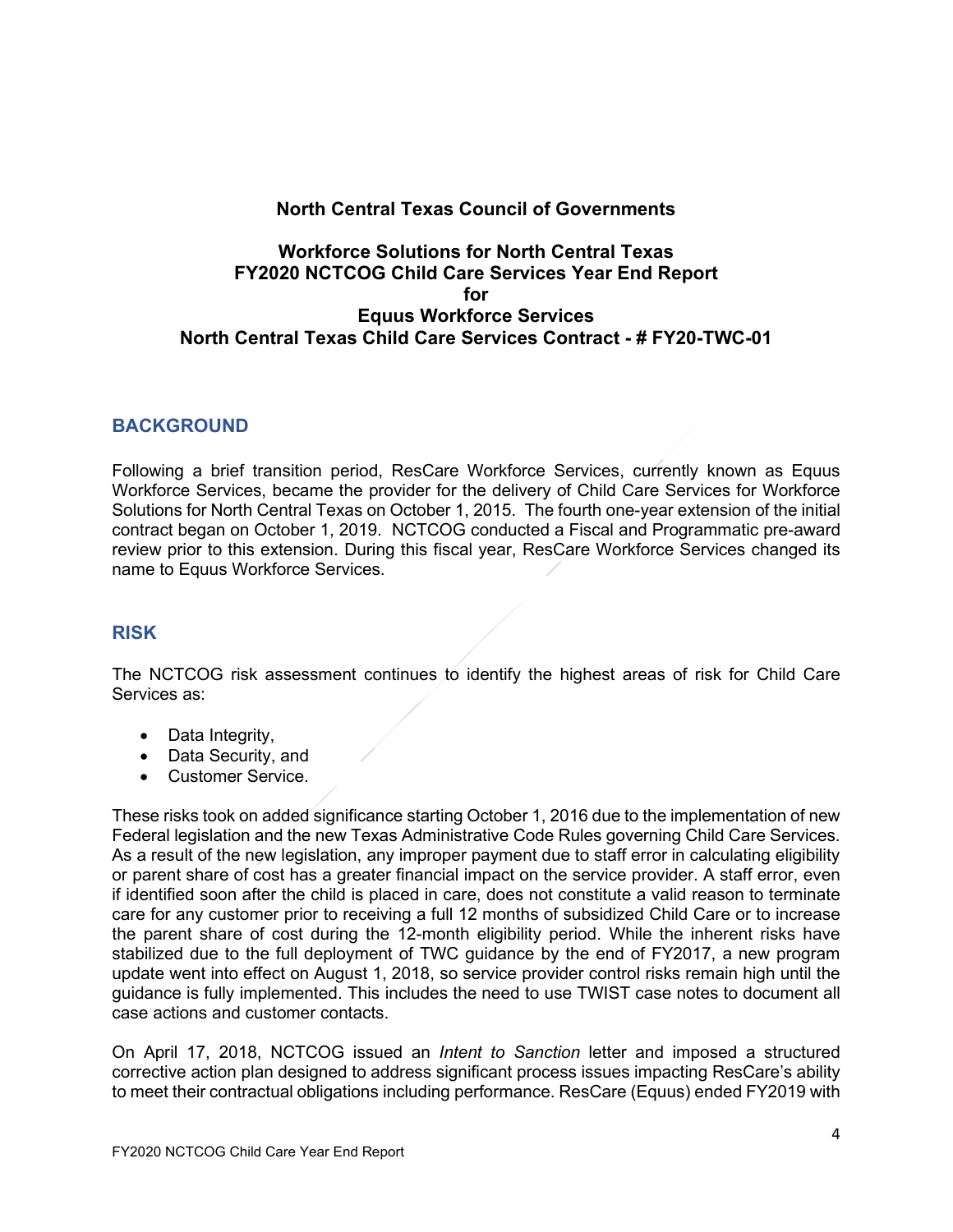an unresolved finding and remain on a structured corrective action plan until these issues are resolved. On February 25, 2020, TWC placed the Workforce Development Board and ResCare Workforce Services on a Technical Assistance Plan (TAP) to ensure successful management and program oversight to meeting the Board's Child Care Performance Target proportionate to their Board Contract Year 2020 allocation. TWC lifted the TAP in September of 2020.

# **OBJECTIVE**

NCTCOG conducts program and fiscal monitoring throughout the year as required by TWC to provide:

- information to the Child Care Services operator for implementing timely corrective actions to meet requirements and performance measures as contracted,
- assurance to TWC that workforce services programs are compliant with regulations and policies so TWC may rely on system data for their reports to federal partners,
- sufficiently detailed information to the North Central Texas Workforce Board to fulfill their oversight responsibilities,
- assurance to the public and participants that quality and compliant services are being equitably delivered throughout the Workforce Solutions for North Central Texas area, and
- verification of the accuracy of payments made to providers.

# **SCOPE**

No formal reviews were conducted for the Year End Report. This report is an overview summary of the monitoring results, conclusions, and gap analyses from the 4 previous monitoring cycles conducted during FY2020.

The reviews throughout the fiscal year focused on Data Integrity, Data Security and Customer Service processes, procedures, and practices, by testing random or judgmental samples of:

- *Income Exception Report* and *Early Warning Report* cases sent by TWC,
- *Too Old for Care Report* cases reviewed,
- eligibility of new applications/denials, including timeliness,
- eligibility and timeliness of redeterminations/terminations,
- $\bullet$  new providers,
- referrals,
- fraud/fact-finding cases,
- Appeal timeliness, Appeal reversal processing, and Appeal packet reviews,
- excessive absence letters and terminations review,
- eligibility for COVID stabilization grant review.
- COVID parent share of cost (PSOC) review,
- fiscal reviews, including low income eligibility and COVID essential worker cases, and COVID payments to providers, and
- subrecipient quality assurance (QA) monitoring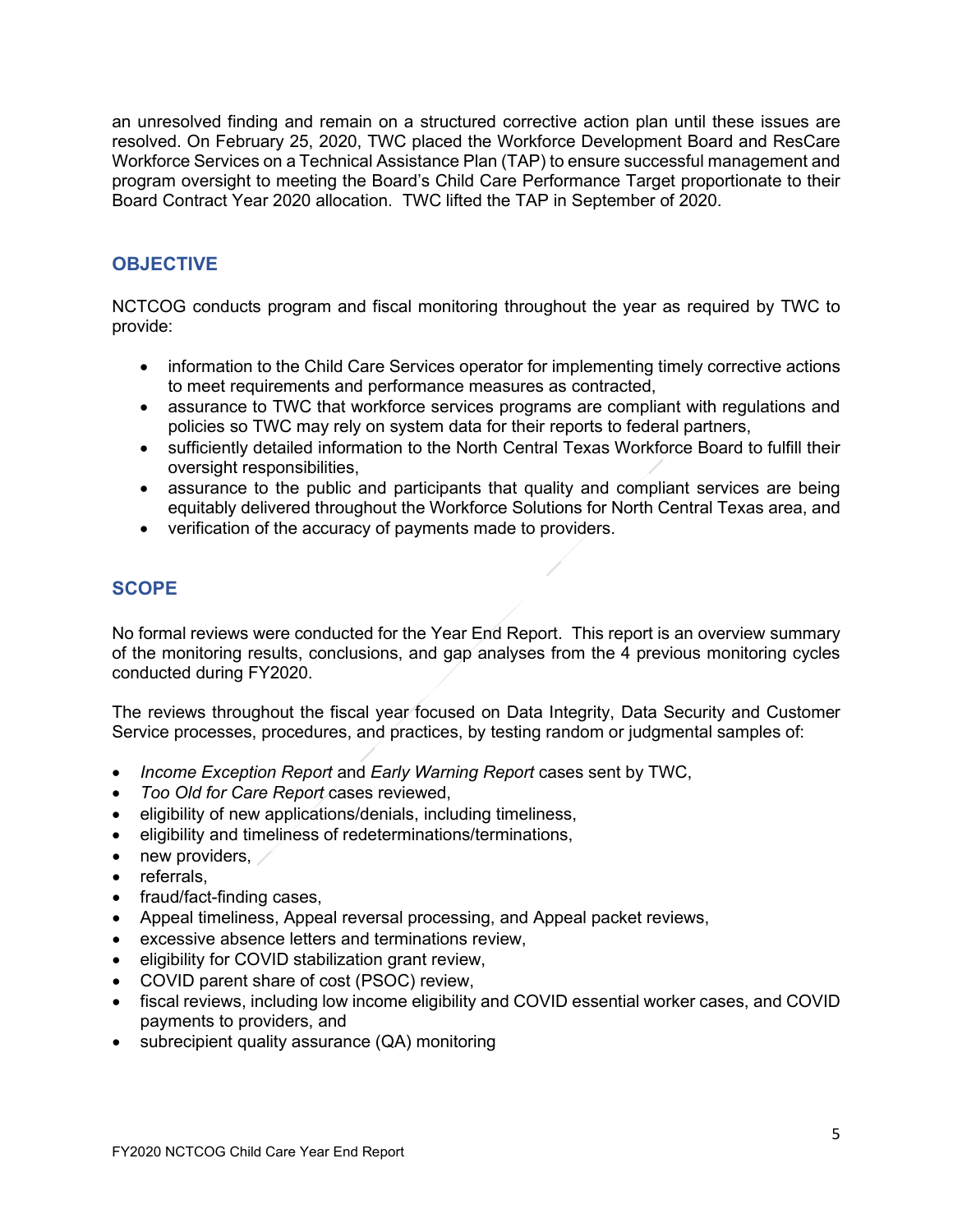# **METHODOLOGY**

During FY2020, desk reviews used reports generated from Infomaker and Laserfiche. Data was obtained from The Workforce Information System of Texas (TWIST) and Laserfiche file management systems. In addition to TWIST and Laserfiche data, case summaries from cases uploaded to the Program Integrity Reporting Tracking System (PIRTS) by Equus and summarized by the WSNCT investigator were used in the fact-finding case reviews and the SharePoint Appeal Log and Appeal Hearing packets were used in the Appeal reviews.

# **OVERVIEW OF RESULTS**

#### **Year-End Monitoring Analysis of Reviews of FY2020 Reports 1-4**

Case management, process and procedure issues remain, as evidenced by performance as well as monitoring results throughout the year. The following is a summary of reviews conducted throughout the fiscal year:

#### Over Income Exception Report Review

All case actions taken in response to the TWC *Child Care Income Exception Report* 1st Quarter 2019 cases were reviewed for accuracy. Due to extensions given by management, delays in processing the cases on this report were not included as an element in this review.

Some areas of improvement were evident when reviewing the actions taken on this current report compared to the *Income Exception Reports* reviewed during the previous fiscal year. However, there were a lack of process improvements and a lack of conformity to all procedures required to be followed by TWC rule and policy. Not attempting to obtain pay history from the employer when a customer fails to respond to a request for paystubs was a repeat error found for all cases reviewed. Error rates were still high and resulted in some improper payments, with care continuing for customers that were over the income limits and either not ended timely or, due to errors in two cases, customers were determined eligible when they were ineligible. Due to a temporary suspension in processing these reports due to COVID, no further *Income Exception Report* reviews were conducted this fiscal year.

## Too Old for Care Report Review

All children in care for the review period were eligible to receive care on their eligibility start date. However, the process for ending referrals for voluntary withdrawals needs review to determine why care is not being ended timely for these children. Currently, the process assigns voluntary withdrawals to Management and these are not being forwarded timely to a caseworker to end care. A new or updated process is recommended to ensure voluntary withdrawals are ended timely to avoid improper payments issues in the future.

#### Appeal Timeliness Reviews

There were two Appeal timeliness reviews completed this fiscal year. Both reviews had two sources of delays in processing Appeal requests received from customers. This first source of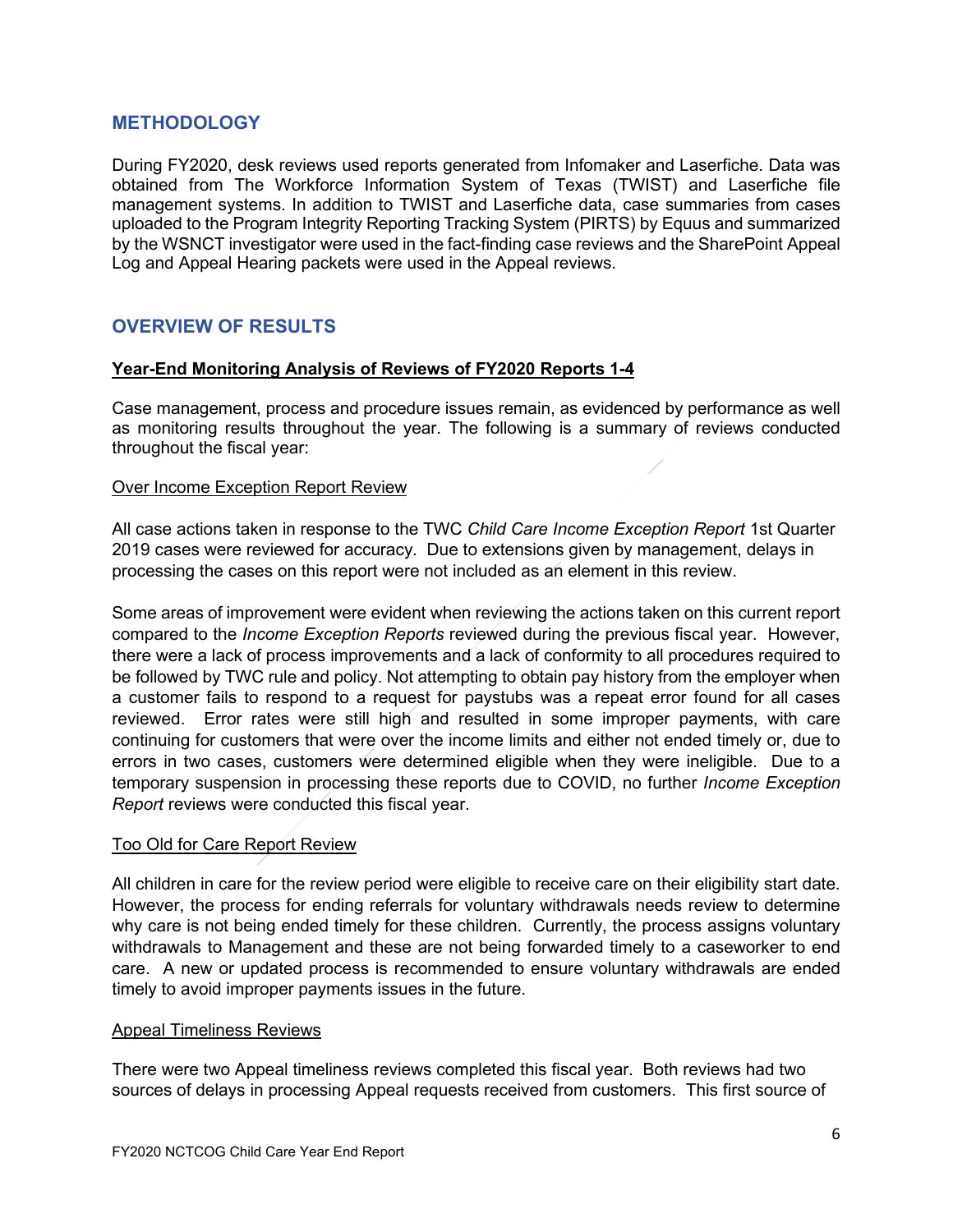delay was by caseworkers who failed to send the Appeal to the Equus staff who processes Appeals led to significant delays in customer's Appeal Hearings being scheduled. A secondary source of delay was the Appeals staff then taking longer than the 20 days allowed to process once received. Since customers are charged for child care received in Appeals if the decision is upheld by the Hearing Officer, the delays in caseworkers sending Appeals to the appropriate staff to process adds to customer amounts for recoupment for any customers who opted to continue care. Since these extra days should not be charged to the customers, as this unnecessary delay is beyond the parent's control, there were improper payments assessed to Equus throughout the year for late Appeals. For customers that continued child care during these dates of delay, recoupment amounts were adjusted by Equus in the response for the improper payments calculated and paid to NCTCOG for cases with excess time in Appeal due to staff not following procedures for sending Appeals to Appeal staff within 1 business day. There were Appeal Hearings that surpassed the 60 days required by rule to issue a decision letter due to the lack of timeliness by Equus.

#### New Providers Review

A review of the new providers was conducted to test for the presence of all eligibility documents, rate calculations and other data integrity issues. While there were no incorrect rates found for the provider type, including TRS providers, errors made in entering holidays correctly for providers and missing updated rate agreements or other data integrity issues were seen in this review for the first time. While the overall accuracy rate for this review was only 87%, some errors could be attributed to a need to update communication processes with out of county providers when rate changes occur with out of county managing Boards. Additionally, in Equus' response, new staff were re-trained and made aware of the need to update the holiday schedules.

#### New Application Eligibility Review

Only one new application eligibility review was conducted in FY20 due to COVID suspension of new application processing for the low-income program beginning in March 2020 as required by TWC, and to allow for processing of Essential Workers' children through the CARES Act funding.

In this review, there were many instances of mislabeled documents, as well as instances of caseworkers re-requesting documentation that was already in the case file, both of which hindered eligibility determination and significantly slowed the eligibility determination process down. Incorrect income calculations were a repeat finding causing an incorrect parent share of cost and an improper payment. Lack of TWIST Counsellor note documentation and data integrity issues remain. Additionally, timeliness of application processing was a known issue. This and other systemic issues in timely processing of documents violated rule that requires parents be informed of eligibility within 20 days. Fixing the process and/or training issues that are causing this duplication of effort would speed up the eligibility determination and assist in helping meet performance measures.

#### Referral Review

Workforce Development Data Management staff prepared a report of 7-day referrals without a variable schedule entered in TWIST. A review of these cases was conducted to determine if parents needed a 7-day a week referral as documented in TWIST Counselor notes. For 7-day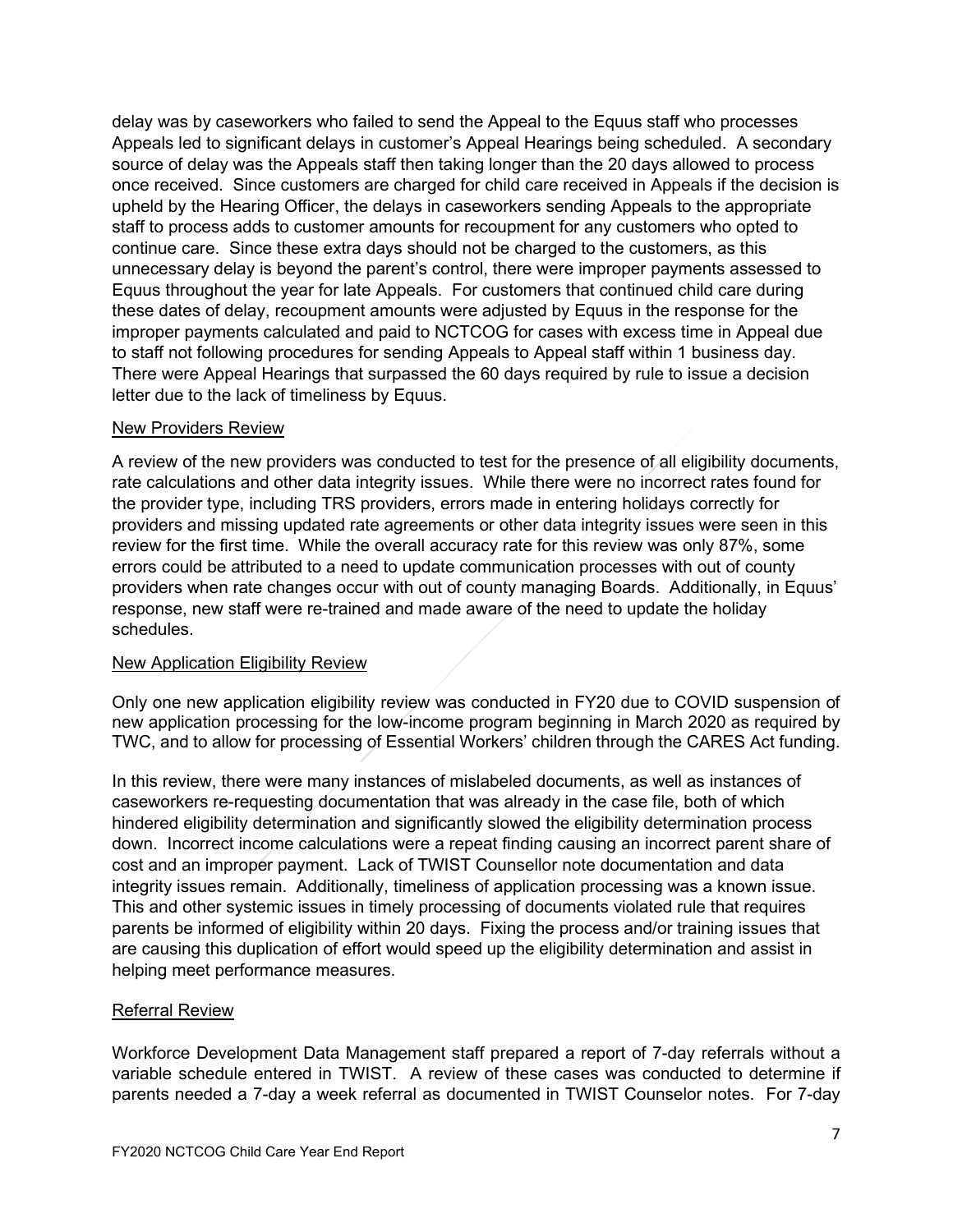referrals that also had FT and PT or Blended and PT referrals, a check to see if these additional referrals were also warranted based on the parent's schedule was conducted. Client Services staff granting 2 referrals when only 1 referral could be justified, or in authorizing extra days as required by a parent's work schedule, resulted in improper payments on Equus. In addition to the improper payments for days or referrals not needed by the parents, the effect to customers of having more referral days than needed, particularly with no variable schedule attached, is additional Z days which are accrued as absences when the children are not at the daycare. These absences also needed to be adjusted back to the parent's actual days worked to avoid early termination for excessive absences accrued for days the child did not attend due to parent was off work.

## Fraud/Fact-Finding Case Reviews

Reviews of fraud/fact-finding cases occurred as needed throughout the fiscal year. Errors included employers not being contacted when customers failed to return income documents for the TWC *Income Exception Reports*, and in one case a customer's care ended using UI tax wages alone, which is not allowed. Other cases continued care beyond the determination of the customer's over income status, which is also a rule violation. As a result, there were multiple instances of improper payments on Equus' fraud/fact-finding cases for continuing care beyond the correct care end date required by rule.

#### Timeliness of Redeterminations Overview

A large data review of a sample of redeterminations processed between January 1, 2020 through April 15, 2020, showed an average time to process of 36.5 days. Cases are to be processed within a maximum of 20 days. Most cases were processed within 60 days of the redetermination end date. Untimely processing of redeterminations leads to improper payments for customers that are determined ineligible after their eligibility end date, so the cost of processing redeterminations late could have a significantly negative financial impact. The percentage of eligible versus ineligible redetermination applications during this period was approximately sixty three percent.

#### Redetermination of Eligibility and Denial/Termination Reviews

A sample from the large data review was monitored for eligibility. Repeat findings included but were not limited to: untimely ending of voluntary withdrawals, ineligible customers processed late leading to improper payments, documentation issues, and one customer ended who was eligible for care. Process gaps remain, with timeliness to process still being out of compliance with Data Management's Board policy. Processing redeterminations late leads to improper payments for all customers that are determined ineligible as of their redetermination date. Lack of attention to correcting previous issues resulted in many repeat errors seen in this review and suggests a lack of determination of the root cause of the errors.

#### Appeal Reversal Review

Process gaps remained with timeliness to process still being out of compliance with Data Management's Board policy. Appeals customers and the Hearing Officer rely upon timely and accurate response to Appeal reversals, which are time sensitive and could affect customer's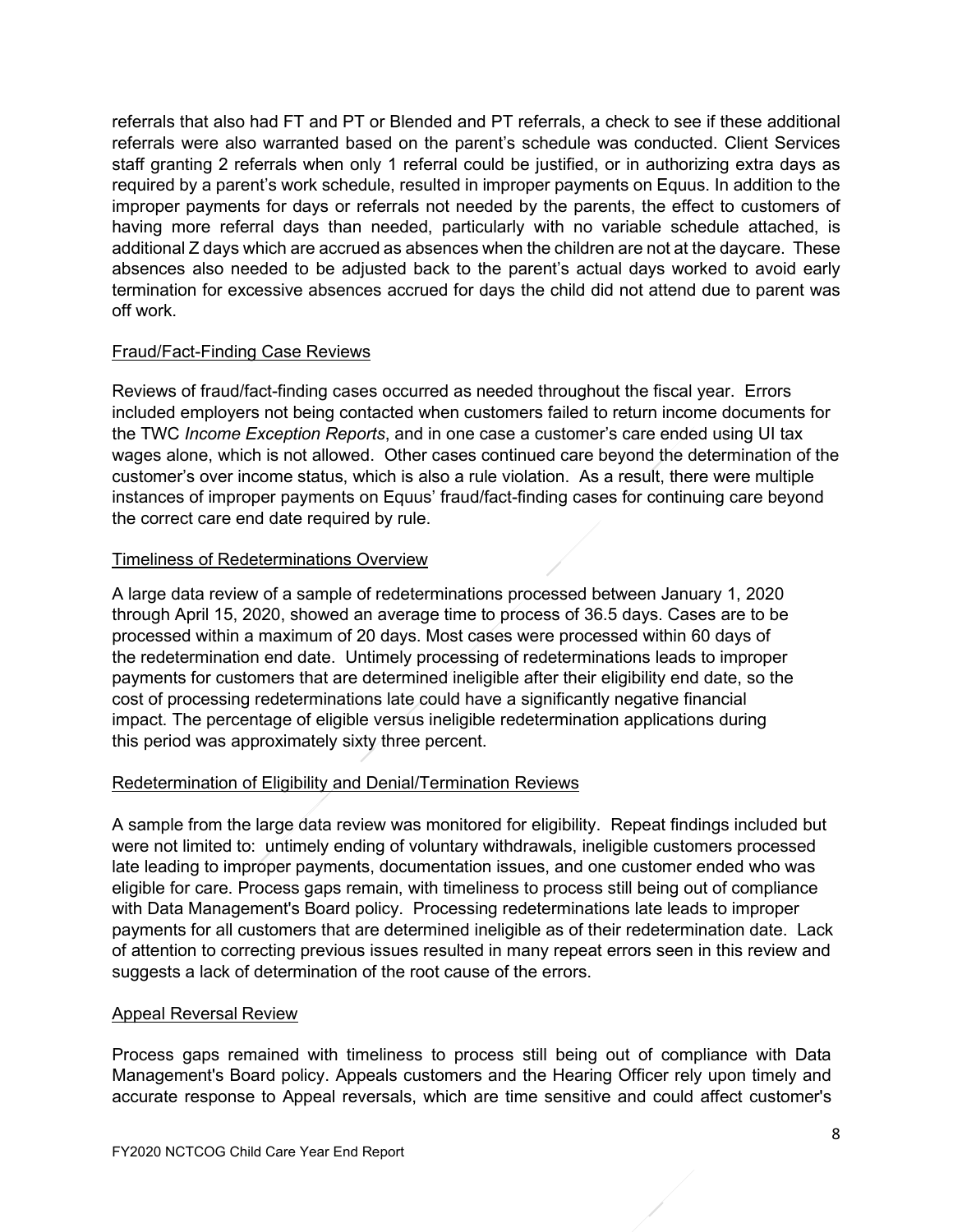ability to retain work and/or school when not completed timely in cases where care was ended during Appeal or not started yet for new customers. Process issues, including proper training on the timeliness of Appeal reversal processing for line staff, are a repeat finding. This demonstrates a failure of previous processes and/or training provided to have the desired effect.

### Fiscal Review

A sample was selected from the new applications referrals from the FY2020 Child Care Cycle 2 review. From the sample of 10 families, NCTCOG utilized the TWIST 245 Report to identify one child from each family. NCTCOG validated TWIST 245 Report data for one payment made during FY2020 2Q attendance for each selected child by tracing through to the general ledger. No exceptions were noted.

#### QA Validation Review

Monitoring sample size, timeliness of feedback to frontline staff and management, and the ability to validate the current Equus monitoring all need improvement to ensure that processes, staff, and other issues are discovered and corrected timely. Failure to adequately address these issues could leave Equus vulnerable to unknown errors or misunderstandings for both caseworkers and monitoring staff, particularly in the rapidly evolving environment of COVID changes that have occurred over the last 6 months.

Previous Equus QA staff had demonstrated an almost 100% accuracy with one area of exception being timeliness of processing applications with only a 50% correlation with the 20 days to process documents. New staff hired had not yet completed the quarterly monitoring to be tested in fiscal year 2020.

## Excessive Absence Letters and Terminations Review

Due to a problem with the sending of the mandatory letters not being fixed until January 2020, and a freeze on attendance tracking due to COVID starting in March, February attendance was the only month that could be reviewed to determine if ResCare had reimplemented tracking attendance in late January through February. These changes would need to have included resetting the absence counts to 15 absences and sending the required letters to customers, then executing timely terminations for excessive absences after the first and second letters were sent, and 40 absences were reached.

This review found no cases or evidence that Equus had a process in place or attempted to comply with the Rules for sending the minimum 2 letters for customers with excessive absences once the letter issue had been resolved. Several of the random cases pulled went through redetermination, at which point absences were adjusted to zero, but only 1 noted why the absence adjustment was made, the others stated an adjustment was made without noting why. Of the sample, most customers did not have a provider services work item for CCAA absences despite numerous 5 consecutive and over 10 days in a month of absences accrued, but in one case that did, the work item opened by Provider Services staff was closed without any documented contact with the customer in TWIST or LF by the Client Services staff, and no absence adjustments were made.

There were no instances of multiple attempts at counselling, letters sent, or children terminated for excessive absences in the sample chosen. Due to two unusual circumstances, the first being the technical issues with the letters from TWIST and the second being the COVID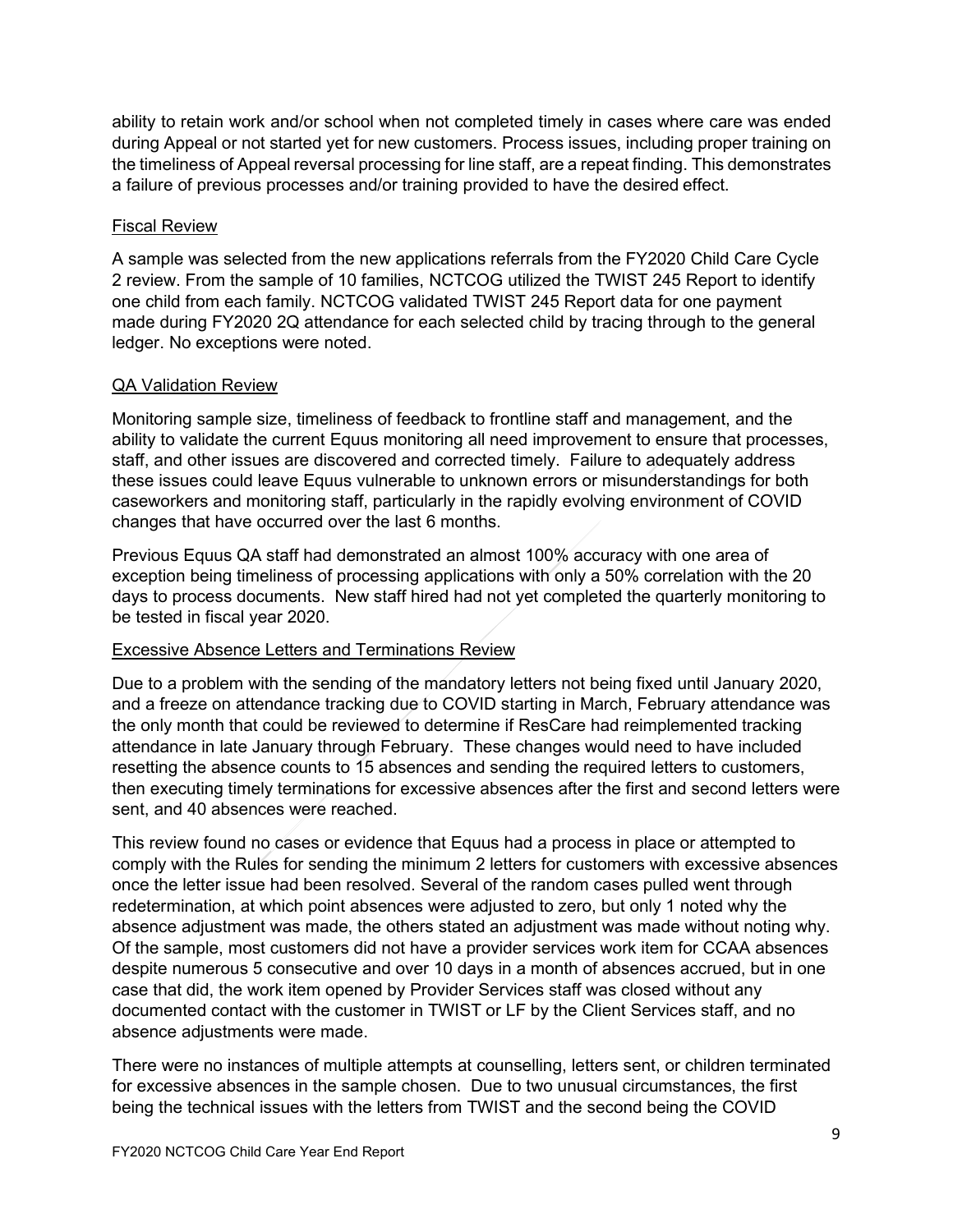changes to attendance, the likelihood of any of these children ending in February for excessive absences was minimal, and due to the fact that post COVID, all absences will be returned to zero for all customers. Therefore, there were no improper payments assessed due to the technical issue and the COVID change to the absence policy. However, had the COVID change not occurred, there would have been significant improper payments for failing to implement a protocol to follow rules to counsel customers and send 2 letters about the mandatory termination for children with 40 or more absences.

## Appeal Packet Review

Process gaps were identified regarding timeliness, data integrity and customer communication. Appeals customers and the Hearing Officer rely upon timely and accurate responses to Appeal requests, which are time sensitive and could affect customer's amount of recoupment. Process issues to be addressed include proper training on the timeliness of Appeal processing for line staff and completion of the Alternative Dispute Resolutions (ADR). Improved training could possibly mitigate future error occurrences on monitoring reviews. Training for CSM and ADR calls should include that they only be conducted after a review of the case to be able to answer customer's questions about why they were terminated and policy. This could also reduce the number of Appeal customers that do not know why they were terminated prior to the Hearing. This monitoring suggests a failure of previous processes and/or training provided to line staff. Late denial of a case and failing to end care at the 12-month eligibility end date for two 13-year old children due to late processing resulted in improper payments for Equus.

## Eligibility for Stabilization Grant Review

A sample of providers that applied for stabilization grants for June 2020 were reviewed. Only 3 of the 5 providers were determined eligible. One never received the grant, while the other four did. Confirmation was received that the other ineligible provider returned the funds they received. Of the 3 eligible providers, only 1 had returned their refund amounts for money not used in June on the date the report was finalized. Due to Equus not having a process in place for the recoupment of Stabilization Grant funds, Equus must continue to pursue recoupment of these funds granted form the Stabilization Grant.

## Essential Workers (EW) Eligibility Review

A random sample review of the eligibility for Essential Workers was conducted for 5 providers selected from EW payments in April. All were determined eligible once it was clarified documentation of citizenship was only required for non-citizens per guidance Equus received from TWC. One error was found where there was no documentation that the parent's social security number was solicited, which is important so that no duplicate customer files are entered into TWIST.

## COVID Parent Share of Cost (PSOC) Reimbursement Review

There was a 60% accuracy rate in the PSOC payment for April for the 5 providers chosen from the payment reviewed. There were improper payments found post draft report issuance. These improper payments were due to Equus being behind in processing referral corrections sent by Provider Services to Client Services, one in November of 2019, and the other in January of 2020.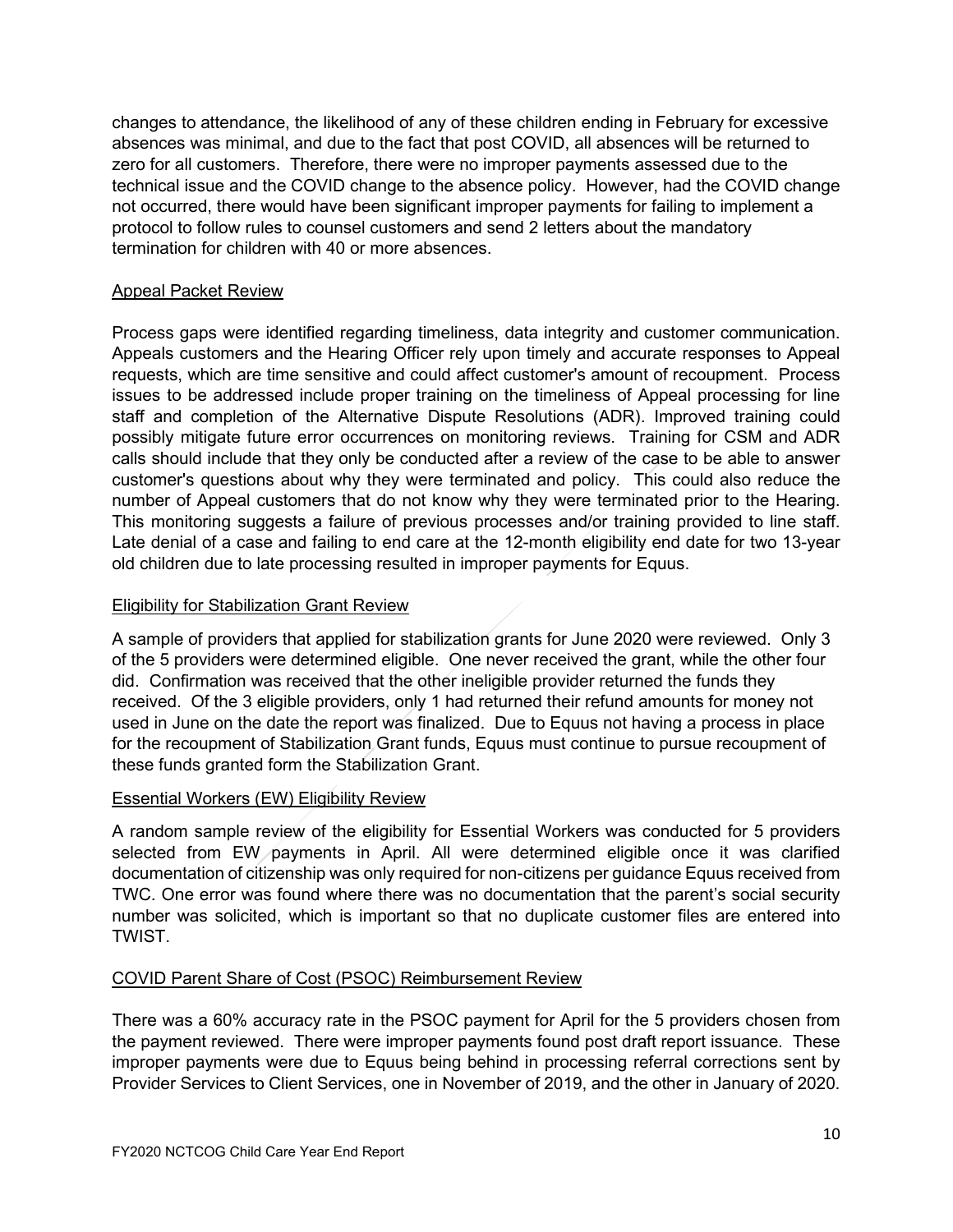# **CONCLUSION-GAP ANALYSIS**

On April 17, 2018, NCTCOG issued an *Intent to Sanction* letter and imposed a structured corrective action plan designed to address significant process issues impacting ResCare's ability to meet their contractual obligations including performance. On February 25, 2020, TWC placed the Workforce Development Board and ResCare Workforce Services on a Technical Assistance Plan (TAP) to ensure successful management and program oversight to meeting the Board's Child Care Performance Target proportionate to their Board Contract Year 2020 allocation. The TWC lifted the TAP in September of 2020.

FY2020 had late processing issues all the way through the final quarterly review where it was discovered that COVID parent share of cost payments had been affected by late referral correction processing. Late processing in almost any area can and did result in improper payments throughout FY2020, as shown below in a comparison chart. Per Equus' management responses throughout the year, processes have been updated by Equus to address the underlying issues.



Improper Payments Yearly Comparison

## **FINDINGS**

**Unresolved/Repeat Finding 1:** Equus ended the year with an unresolved, repeat finding as detailed in the reports through the year located on SharePoint.

Citations: WSNCT Administrative Policy IADM02-201601: Data Integrity

*Staff shall enter all information into TWIST within five (5) business days from receipt of the data (Intake, Application, Service, Contact, etc.), or the state deadline (described in the Data Review/Correction Requirements section, item B), whichever comes first… At a minimum, TWIST/Workflow2 counselor notes must include:*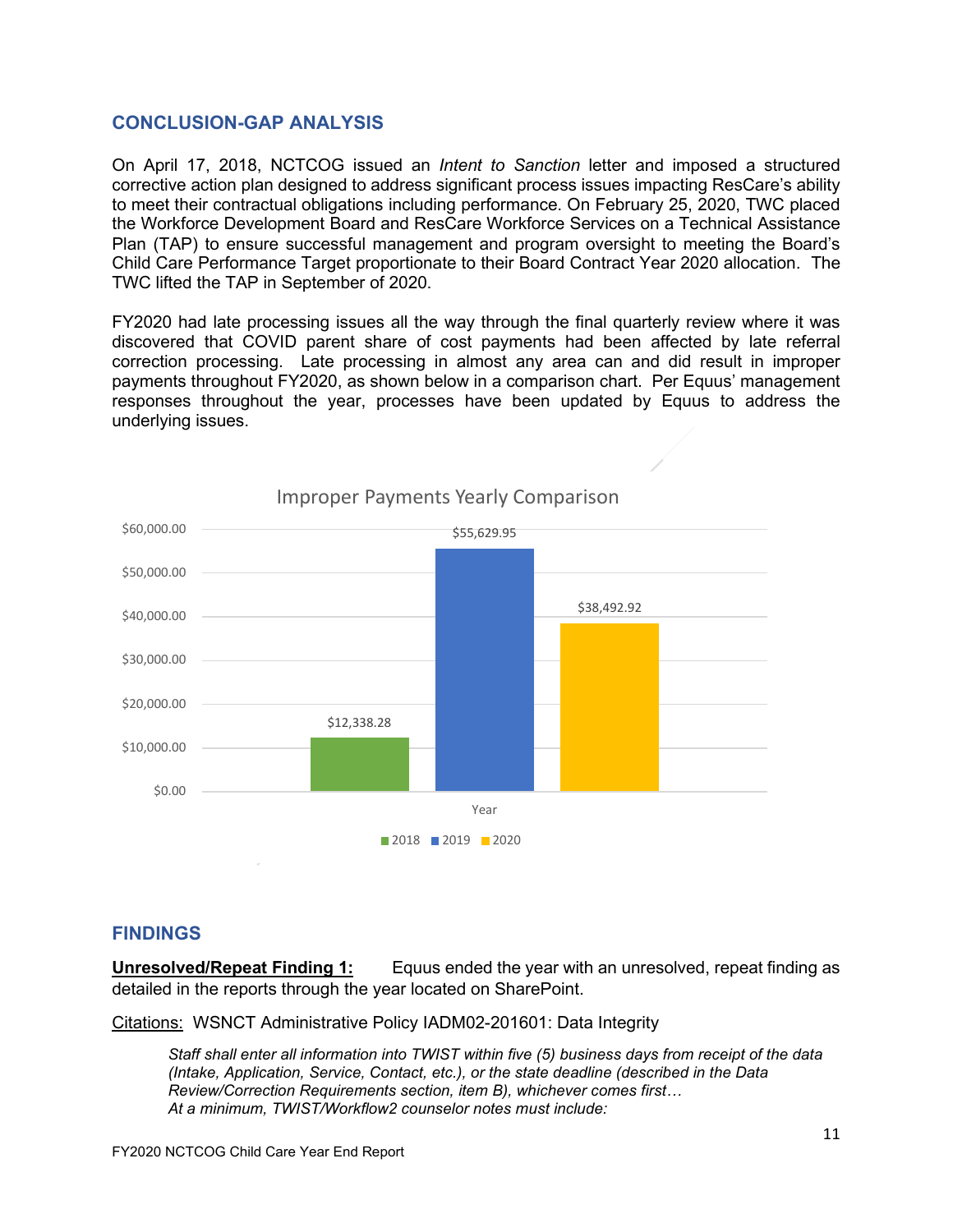- *All staff contacts with the customer;*
- *Attempted customer contacts;*
- *Contacts regarding the customer;*
- *Justification and documentation of services provided;*
- *Actual date of the contact;*
- *Service being reported;*
- *Staff name; and*
- *Required information for program related verification.*

Equus (ResCare) Workforce Services, North Central Child Care Services Contract # FY16-TWC-01, Section 5: Contract Performance and Section 9 Reporting Requirements:

*Section 5.3 The Sub recipient shall provide such services in compliance with all applicable federal and state laws, regulations, and rules.*

*Section 5.4 The Sub recipient shall comply with all Texas Workforce Commission (TWC) policies and procedures or guidance manuals, attached hereto or incorporated herein by specific reference and other Administrative Entity directives as issued. In the event of a conflict between such laws and regulations and the terms and conditions the Contract, precedence shall be given to the laws and regulations.* 

*Section 9.3 The Sub recipient understands that it will be held liable for completeness, accuracy, and consistency of all data under its control.*

*Section 9.6 Failure to data input or to report in accordance with the terms of this Contract may result in withholding by the Administrative Entity of payments otherwise due or, it may result in financial sanctions to be imposed in accordance with the Administrative Entity's policies and procedures. Recurring failure to meet the terms and conditions for data input or reporting may result in the termination of this Contract.*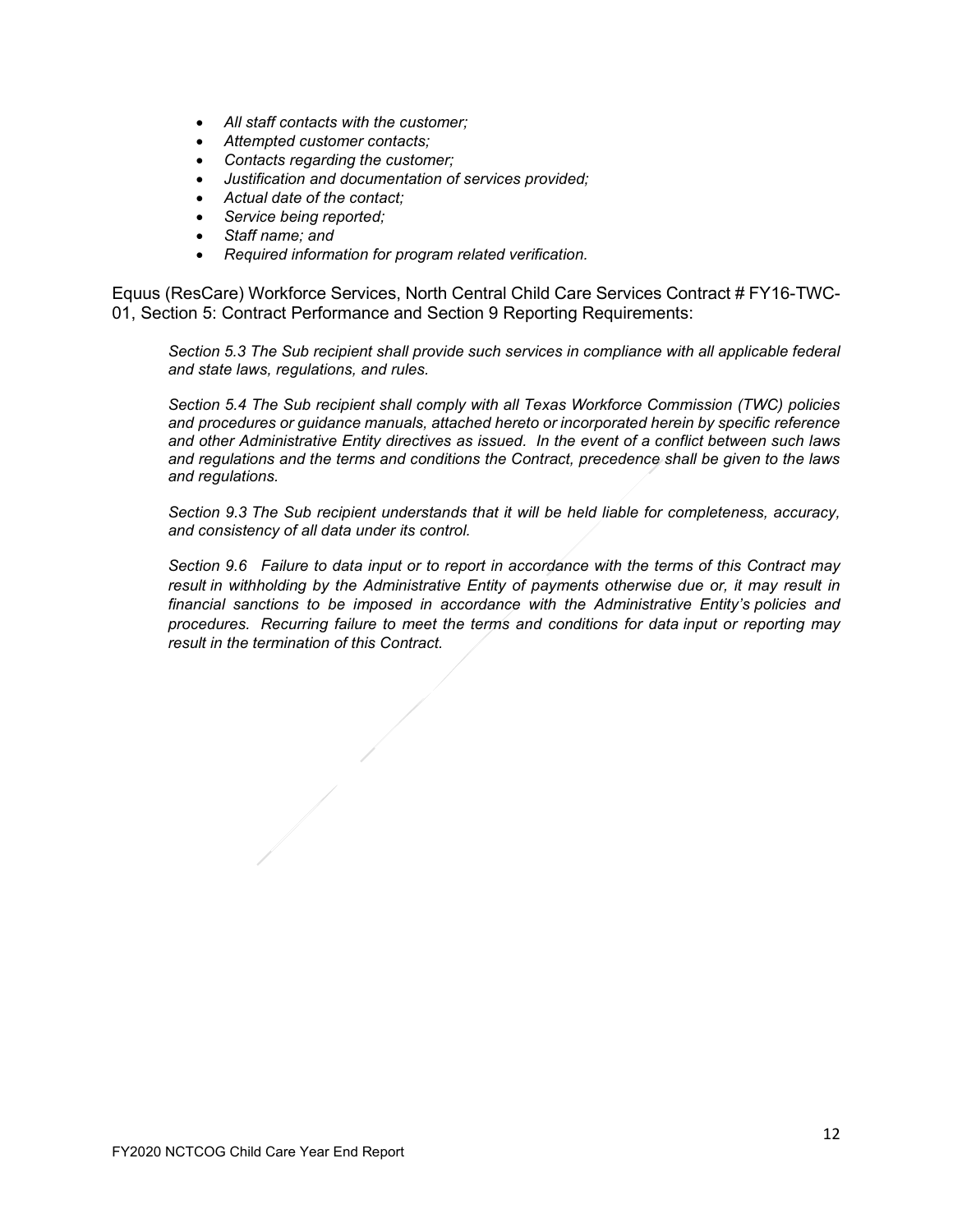**The Contract of Street** 

# **Year End Summary**

|                          |                                                              |                           | <b>Number of</b><br><b>Records</b> | <b>Number of</b><br><b>Errors tied to</b><br><b>Number of</b><br><b>Applicable</b><br><b>Elements</b> |
|--------------------------|--------------------------------------------------------------|---------------------------|------------------------------------|-------------------------------------------------------------------------------------------------------|
| <b>Area of Review</b>    | <b>Area of Testing</b>                                       | <b>Period of Review</b>   | <b>Reviewed</b>                    | <b>Reviewed</b>                                                                                       |
| <b>Client Services</b>   | Too Old for Care<br>Review (13-year old<br>children in care) | 10/1/19                   | 19                                 | 6/57                                                                                                  |
| <b>Client Services</b>   | Income Exception<br><b>Report Review</b>                     | Quarter 1, 2019           | 89                                 | 113/290                                                                                               |
| <b>Client Services</b>   | <b>Appeal Timeliness</b><br><b>Review</b>                    | 10/1/19 through<br>1/6/20 | 33                                 | 15/33                                                                                                 |
| <b>Provider Services</b> | <b>New Provider Review</b>                                   | 1/16/20-1/24/20           | 12                                 | 16/119                                                                                                |
| <b>Client Services</b>   | New Application<br><b>Eligibility Review</b>                 | 2/13/20-/2/27/20          | 10                                 | 17/151                                                                                                |
| <b>Client Services</b>   | Referral Review                                              | 2/10/20-2/27/20           | 5                                  | 11/11                                                                                                 |
| <b>Client Services</b>   | Fraud/Fact-Finding<br>Review                                 | 1/23/20-2/17/20           | 4                                  | 8/26                                                                                                  |
| <b>Client Services</b>   | <b>Appeal Timeliness</b><br><b>Review</b>                    | 1/7/20-3/24/20            | 42                                 | 7/55                                                                                                  |
| <b>Client Services</b>   | Redetermination/Denial<br><b>Eligibility Review</b>          | 1/2/20-3/31/20            | 24                                 | 54/235                                                                                                |
| <b>Client Services</b>   | <b>Appeal Reversal</b><br><b>Review</b>                      | 1/31/20-3/31/20           | 14                                 | 20/54                                                                                                 |
| <b>Client Services</b>   | Fraud/Fact-Finding<br><b>Review</b>                          | 1/23/20-5/26/20           | 3                                  | 8/13                                                                                                  |
| <b>Provider Services</b> | <b>Provider Payments</b><br>Review                           | Q2 (Jan-Mar) 2020         | 10                                 | 0/70                                                                                                  |

٦